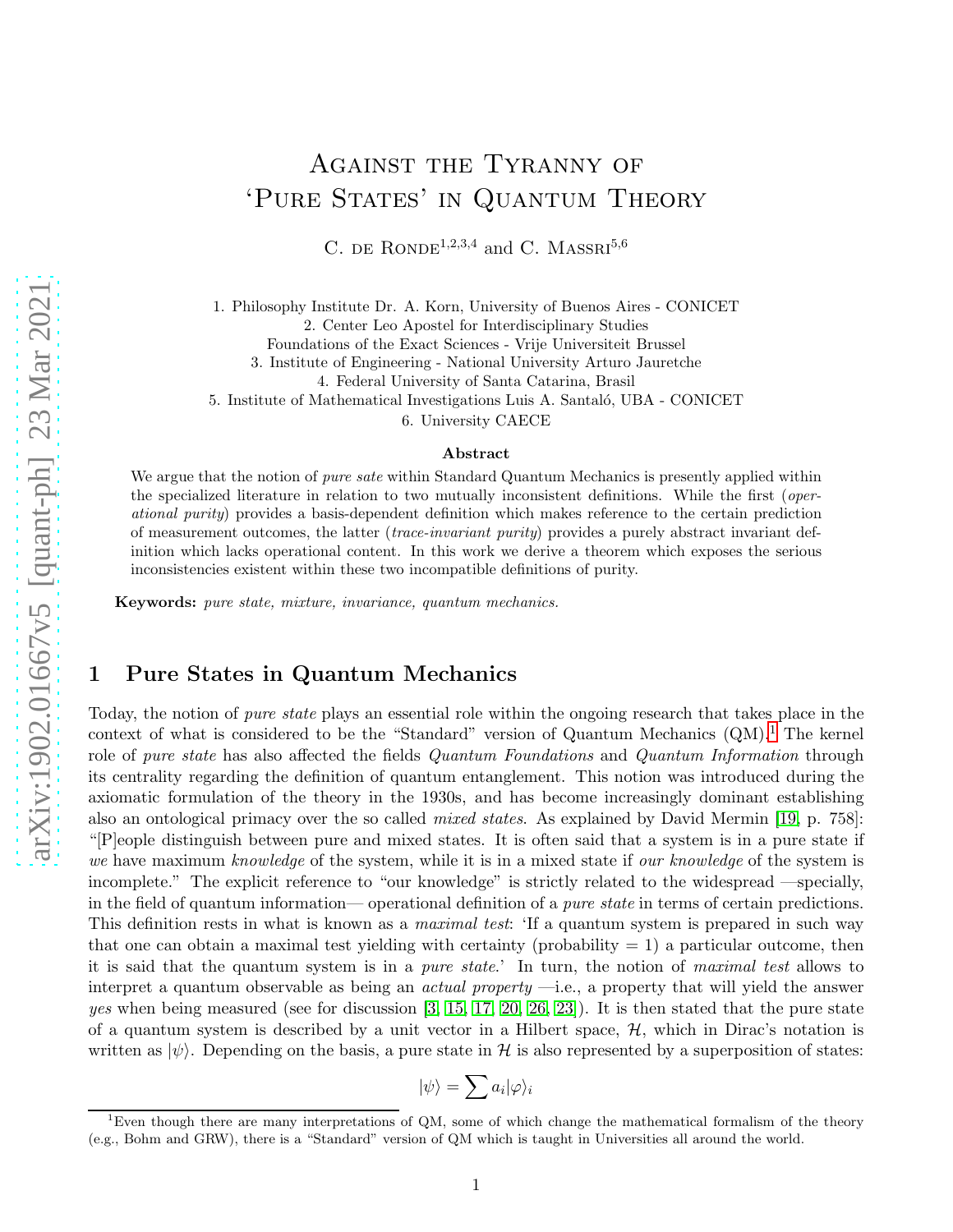As it is well known, such superposed states yield uncertain results. Indeterminate or potential properties pertaining to superposed states might or might not become actualized in a future instant of time. These properties are regarded in the orthodox literature as being uncertain and thus, cannot be considered as elements of physical reality (in the EPR sense [\[14\]](#page-11-6)) nor interpreted in terms of ignorance. Asher Peres explains this important point in the following manner:

"According to quantum theory, we have a choice between different, mutually incompatible tests. For example, we may orient the Stern-Gerlach magnet in any direction we please. Why then is such a Stern-Gerlach test called complete? The reason can be stated as the following postulate:

A. Statistical determinism. If a quantum system is prepared in such a way that it certainly yields a predictable outcome in a specified maximal test, the various outcomes of any other test have definite probabilities. In particular, these probabilities do not depend on the details of the procedure used for preparing the quantum system, so that it yields a specific outcome in the given maximal test. A system prepared in such a way is said to be in a pure state." [\[22,](#page-11-7) p. 66]

It is also accepted in Standard QM that the notion of pure state can be extended to density operators. This is an essential step that has been worked out by mathematical physicists who regard the previous definition as "too limited" (see [\[16,](#page-11-8) p. 419]), specially when considering systems and subsystems. Let H be a Hilbert space, a density operator  $\rho$  (i.e., a positive trace class operator with trace 1) is called a state. Being positive and self-adjoint, the eigenvalues of  $\rho$  are non-negative and real and it is possible to diagonalize it. Pure states are represented by rank 1 matrices which in their diagonal form will be given by  $(1,0,\ldots,0)$  —where the place occupied by the '1' is unimportant. In this case,  $\rho$  is equal to  $vv^{\dagger}$  for some normalized vector  $v \in \mathcal{H}$ . If the rank of  $\rho$  is grater than 1 (or equivalently if  $\text{Tr}(\rho^2) < 1$ ), the state is called a *mixed state*; or in short, a *mixture*. For example, the vector  $\alpha|0\rangle + \beta|1\rangle$ ,  $|\alpha|^2 + |\beta|^2 = 1$ , gives the following density matrix:

$$
\rho = \begin{pmatrix} |\alpha|^2 & \alpha \overline{\beta} \\ \overline{\alpha}\beta & |\beta|^2 \end{pmatrix}
$$

Note that, if  $\rho$  is a pure state (i.e.,  $\text{Tr}(\rho^2) = 1$ ), there always exists a basis in which the matrix can be diagonalized as:

$$
\rho_{pure} = \begin{pmatrix} 1 & 0 \\ 0 & 0 \end{pmatrix}
$$

Unlike the case of pure states, mixtures cannot be represented as a unit vector,  $|\psi\rangle$ . Instead, mixed states are conceived as mixtures of pure states and represented as their convex sums:

$$
\rho_{mix} = \sum_{i} p_i \rho_i^{pure} = \sum_{i} p_i \left| \Psi_i \right\rangle \left\langle \Psi_i \right|
$$

Thus, while pure states seem to refer to the existence of an observable which, if measured, will be obtained with certainty (probability equal to 1), mixed states do not. There will exist no single context of measurement (no basis) for which a mixed state will predict with certainty a yes-no answer for a specific observable. Indeed, if  $\text{Tr}(\rho^2) < 1$ , then whatever basis we choose to write  $\rho$ , the value  $\text{Tr}(\rho^2)$  will remain unaltered. Therefore, the matrix of  $\rho$  in that basis cannot represent a pure state since for pure states we have  $\text{Tr}(\rho^2) = 1$ . Mixtures are interpreted in terms of ignorance regarding the pure state in which the quantum system really is.<sup>[2](#page-1-0)</sup> As remarked by Nancy Cartwright in  $[6]$ : "The ignorance interpretation asserts that each member of the collection is in one of the pure states in the sum —it is only our ignorance which prevents us from telling the right pure state for any specific member." Thus, contrary to the case of pure states, when considering mixed states, all observables are uncertain; they all possess a probability which pertains to the open interval  $(0, 1)$ . As stressed by Cartwright: "The ignorance interpretation is

<span id="page-1-0"></span><sup>&</sup>lt;sup>2</sup>The reference to 'mixtures' —as contra-posed to 'pure states'— is extremely problematic for it erases the fundamental distinction between quantum mixture and classical mixture; a well known distinction in the specialized literature which Bernard d'Espagnat termed proper and improper (see [\[10,](#page-11-9) chap. 6]).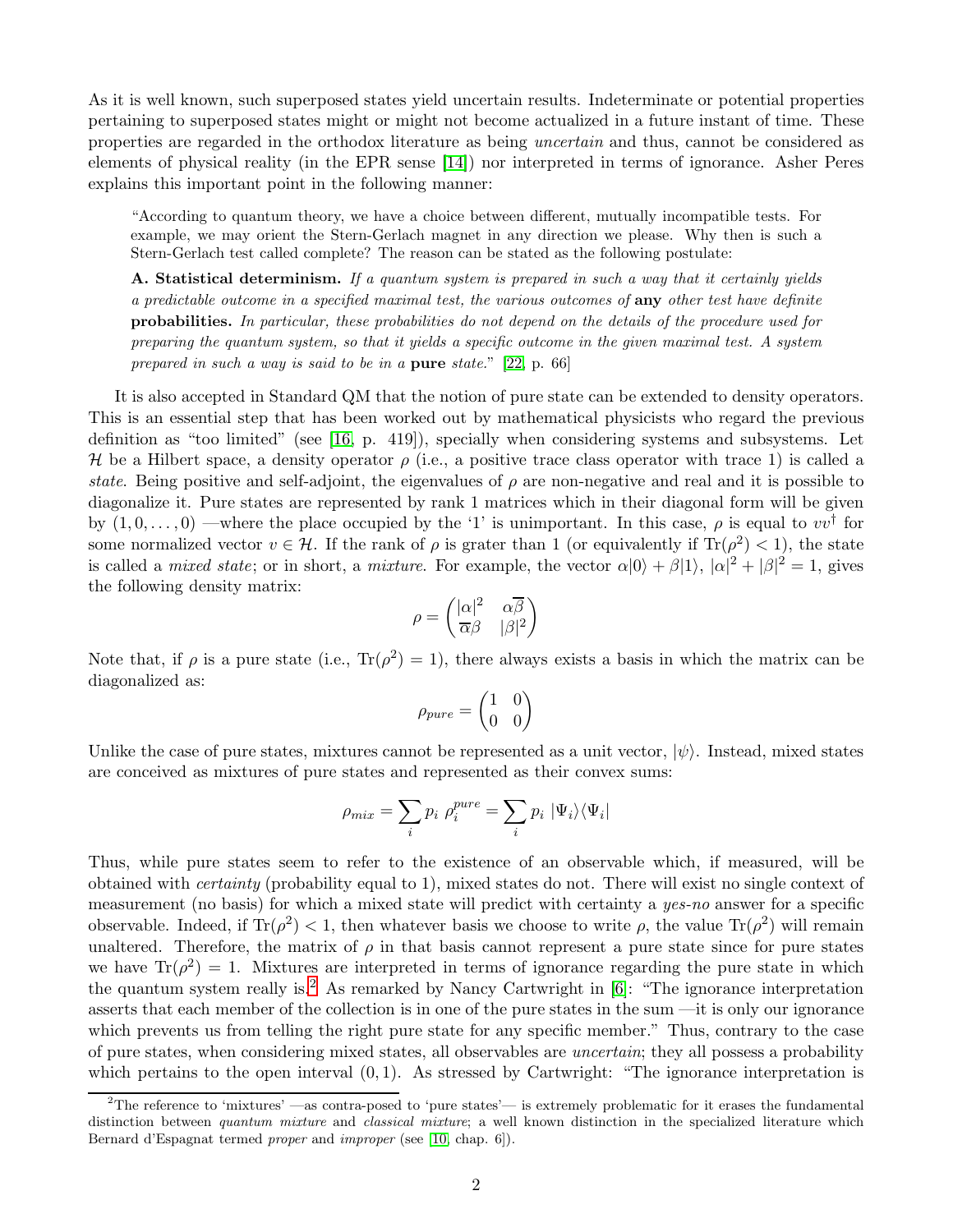the orthodox interpretation for mixtures, and should not be confused with the ignorance interpretation for superpositions, which has been largely abandoned." As an example of a mixed state (i.e.,  $\text{Tr}(\rho^2) < 1$ ) we can consider the following diagonal matrix,

$$
\rho_{mixed}=\begin{pmatrix}\frac{1}{2} & 0 \\ 0 & \frac{1}{2}\end{pmatrix}
$$

According to orthodoxy this mixed state provides *minimal knowledge* about the pure state the quantum system is presupposed to be in. Thus, it is impossible to know —in any bases— which pure state will be obtained after a measurement is performed. Let us remark that this definition of pure state is also essential in the field of quantum information due to its connection to the measure of entanglement through the von Neumann entropy (see [\[4\]](#page-10-2)). As remarked by Brian Hall: "we may define the von Neumann entropy  $S(\rho)$ of a density matrix  $\rho$  by  $S(\rho) = \text{Tr}(-\rho \log \rho)$  where  $\rho \log \rho$  is defined by the functional calculus. (Since  $\lim_{\lambda\to 0^+} \lambda \log \lambda = 0$ , we interpret  $0 \log 0$  as being 0). Since the eigenvalues of  $\rho$  are all between 0 and 1, we see that  $-\rho \log \rho$  is a non-negative self-adjoint operator, which has a well-defined trace, which may have the value + $\infty$ . According to Exercise 8, a density matrix  $\rho$  is a pure state if and only if  $S(\rho) = 0$ ."

Up to now, we have just given a summary of the orthodox way in which pure states and mixtures are commonly presented in Standard QM. In the present work we attempt to clearly distinguish between these two different definitions of the notion of 'pure state' which are indistinctively applied in the specialized literature. While both definitions are assumed to be equivalent, we will show that this is clearly not the case. More specifically, we will expose a series of inconsistencies between these two different definitions, one contextual and another non-contextual, one possessing a clear operational content and the other purely abstract. In order to understand how these inconsistencies —present within the definition(s) of pure state— were introduced within Standard QM, we will go back, in section 2, to the original meaning of state in classical physics. We will then continue to address, in section 3, the re-definition of the notion of state within Paul Dirac's 1930 formulation of the theory of quanta. In section 4 we will be then ready to expose the inconsistencies we are referring to. In particular we will derive a theorem which exposes the problem.

# 2 The Notion of 'State' in Classical Physics

As remarked by Arthur Fine [\[24,](#page-11-10) p. 94]: "Wolfgang Pauli thought that using the word 'state' (Zustand) in QM was not a good idea, since it conveyed misleading expectations from classical dynamics." The notions of *system* and *state* have always played an essential role in all classical physical theories going from classical mechanics and wave mechanics to electromagnetism and classical statistical mechanics. The way in which these notions were developed is intrinsically related to the role played by two kernel notions that appeared with modern physics, namely, *invariance* and *objectivity*. In this section, before entering the more specific debate about quantum states and purity, we would like to provide an analysis of the previous understanding of *physical state* —before QM. The notion of *system* is essential to classical physics, it comprises the formal-conceptual moment of unity of which the representation of the physical theory talks about. Each physical theory has constructed its own specific notion of what a system is. While in classical mechanics the system is given by the notion of 'particle' or 'rigid body' (i.e., a compound of particles), in wave mechanics its role is played by the notion of 'wave' and in electromagnetism the main notion is that of 'field'. Every theory has its own mathematical formalism and its own specific notions at play. In all theories, the systems (i.e., particles, fields or waves) provide the basic reference to a specific representation of a real state of affairs which evolves in time. This evolution described through the interaction between systems is computed in mathematical terms via an equation of motion (or evolution). A kernel presupposition in modern physics which helps to build up this type of representation is that the state of affairs described by the theory must be completely *detached* from any reference frame or subject. The physical notion of *state* has the main purpose to provide the specific characteristics of a system, in a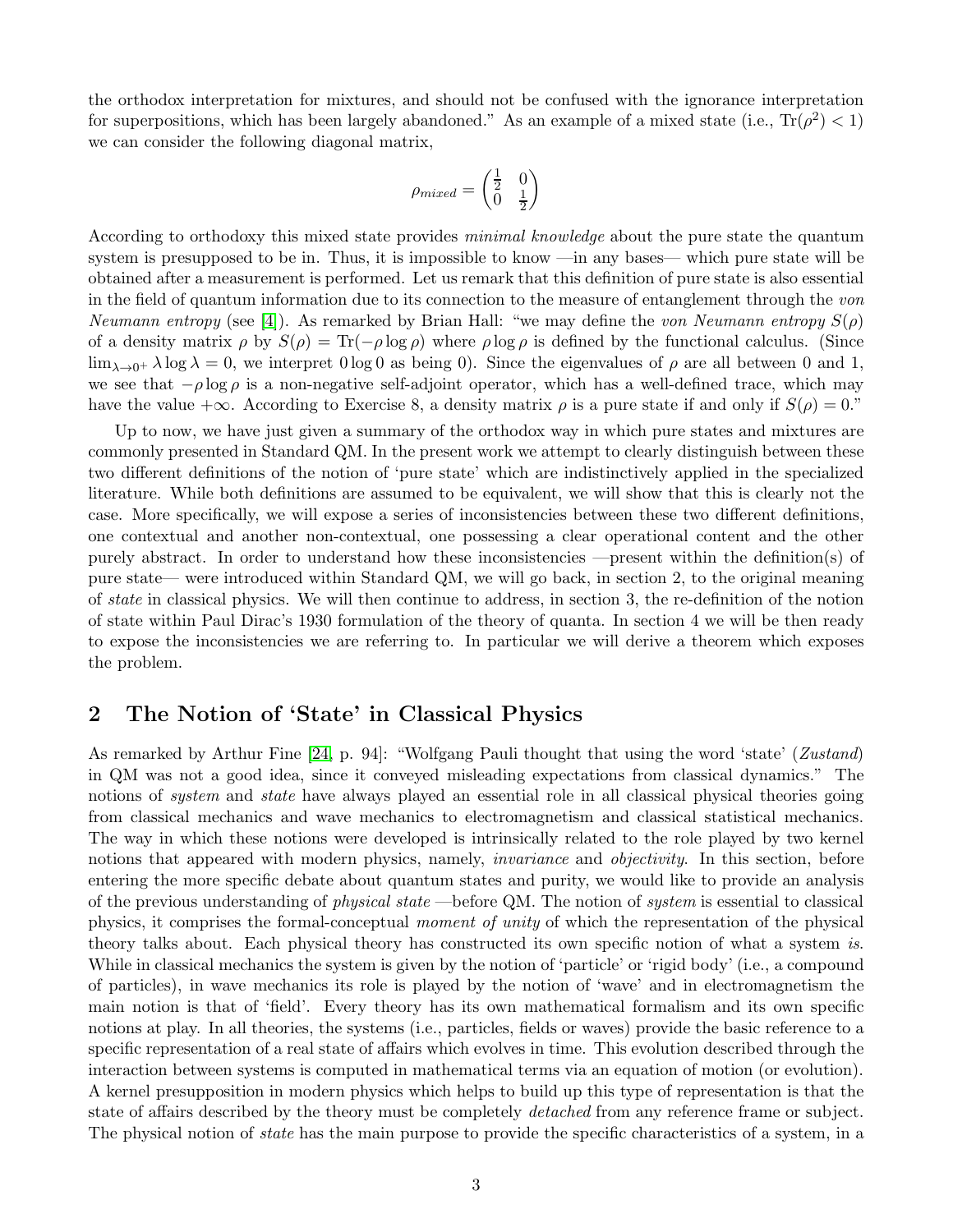specific given situation or actual state of affairs. For example, the particle 1 has position  $p_1$  and velocity  $v_1$  while particle 2 has position  $p_2$  and velocity  $v_2$ , etc. The specification of the state of each system the theory talks about is always relative to another essential notion in physics —one which every student of physics learns in the first class she attends—, namely, that of reference frame. Students are taught that it is only when considering a frame of reference that the notion of state becomes applicable. In physics, the specific values of the properties of a system (i.e., the state) have meaning only when considered as relative to a specific viewpoint. Thus, without a reference frame there can be no consistent definition of a state. At this point, the notion of physical invariance becomes essential in order to secure the consistency of the different reference-frame dependent representations of the state of affairs being addressed. It is important to stress that this notion is not purely mathematical (see for discussion [\[25\]](#page-11-11)). Mathematical invariance is a very general abstract concept which can be defined in the following manner. Let G be a group acting on spaces V and W. A function  $f: V \to W$  is called *invariant* if f maps orbits to orbits, that is, if  $f(g \cdot v) = g \cdot f(v)$  for all  $g \in G$  and  $v \in V$ . Let us give an example of an invariant quantity  $(W = \mathbb{C})$ . Consider the space of matrices and let G be the group of invertible matrices acting by conjugation. Then, the trace (or the determinant) is invariant,  $Tr(\rho) = Tr(U\rho U^{\dagger})$  (where U is a unitary matrix). Something which distinguishes the physical notion of invariance is that it is essentially operational, it requires a link with experience. In fact, this was the essential point raised by Albert Einstein in his criticism about the notion of simultaneity.

"The concept does not exist for the physicist until he has the possibility of discovering whether or not it is fulfilled in an actual case. We thus require a definition of simultaneity such that this definition supplies us with the method by means of which, in the present case, he can decide by experiment whether or not both the lightning strokes occurred simultaneously. As long as this requirement is not satisfied, I allow myself to be deceived as a physicist (and of course the same applies if I am not a physicist), when I imagine that I am able to attach a meaning to the statement of simultaneity. (I would ask the reader not to proceed farther until he is fully convinced on this point.)" [\[13,](#page-11-12) p. 26]

The essential role played by operational invariance is that it allows to consider experience from different reference frames (and observers) in a consistent manner as making reference to the same state of affairs. In turn, as Einstein constantly remarked, this makes possible to address the (real) existence of a state of affairs as *detached* from particular observations and reference frames.<sup>[3](#page-3-0)</sup>

In physics, the meaning of invariance deals with physical quantities which not only have the same value for any reference frame, but —as important— have also a consistent translation of dynamical values. In general, the transformations that allow us to consider the physical magnitudes from different frames of reference have the property of forming a group (see [\[29,](#page-11-13) [30\]](#page-11-14)). In the case of classical mechanics we have the Galilei transformations which keep space and time apart, while in relativity theory we have the Lorentz transformations which introduce an intimate connection between space and time coordinates. Of course, restricting ourselves to physical magnitudes that remain always the same, independently of the reference frame, does not provide a dynamical picture. Such a description only provides a static table of data. This is of course completely uninteresting for physics, which always attempts to represent, not only a given state of affairs in a given instant of time but —far more importantly— how that state of affairs changes. Thus, that which matters the most for a physical description is the invariant variations of physical magnitudes, that is, the dynamical magnitudes which vary but can be still considered as being the same (e.g., position, velocity, momentum, etc.). The difference within the identity. Even though the values of physical magnitudes might vary from one reference frame to the other, in all classical theories —including relativity theory— there exist a consistent translation between the values of magnitudes of

<span id="page-3-0"></span> ${}^{3}$ In more general terms, as discussed in [\[8\]](#page-11-15), it is exactly this formal aspect which allows us to talk in terms of an Actual State of Affairs (ASA) that evolves in time; i.e., a dynamical description in terms of the variation of (objective) definite valued observables (or 'dynamical properties') independent of the (subjective choice of the) perspective (or reference frame) from which they are being observed. Even in relativity theory, due to the Lorentz transformations, one can still consider 'events' as the building blocks of physical reality.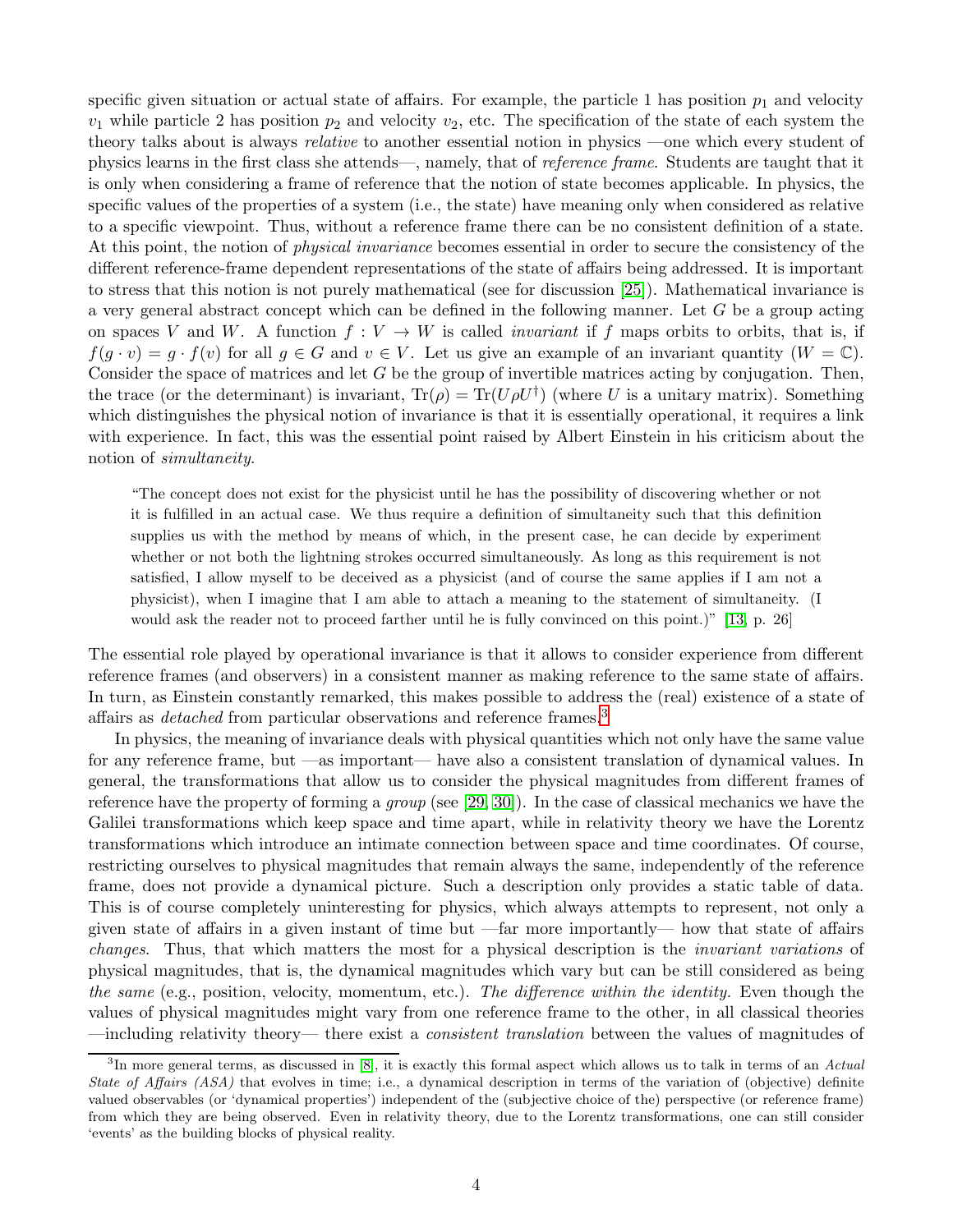the different reference frames secured by the transformation laws. The position of a rabbit running through a field and observed by a distant passenger of a high speed train (the reference frame S) can be translated to the position of that same rabbit now considered from the perspective of another passenger waiting on the platform of the station (the reference frame  $S'$ ). This relation (of the values between  $S$ and S') is provided via the transformation laws. Such transformations include not only the dynamics of the observables but also the dynamics between the different observers (see for a detailed analysis [\[7\]](#page-10-3)). The fact that the values of position, momentum, etc., can be consistently translated from one reference frame to the other allows us to assume that these physical observables bear an objective real existence completely independent of the specific choice of the reference frame pertaining to each observer. It is this consistency within translation which allows the physicist to claim that: the rabbit has a set of dynamical properties (position, a momentum, etc.) independently of any of the subjects observing it —in the train, on the platform or anywhere else. Thus, it is operational invariance, namely, the invariance with respect to the values of measurable properties, which interests the physicist and allows her to constitute what is to be considered the same irrespectively of the reference frame or basis (i.e., the perspective) from which it is being represented or —even— experienced. Invariants capture the objective (non-contextual) content of a theory by providing a consistent translation between different reference frames. And in this way, reference frames as well as (empirical) subjects become superfluous to the physical representation.

In QM the reference frame is given by the mathematical notion of basis and the group that allow us to go from one basis to another is the unitary group. It might be noted that from a conceptual perspective, a mathematical frame of reference (or basis) can be linked to a particular perspective of analysis or an experimental situation (see [\[3\]](#page-10-0)). Something which in QM is also known as *context*. As we shall discuss in the following section, during the 20th Century the meaning and content of notion of physical state was radically transformed within quantum theory. Unlike in the classical case we have just discussed the notion of *quantum state* would, at least partly, become basis dependent or contextual.

# 3 The Contextual Definition of 'Quantum State'

Since Paul Dirac's textbook formulation there has been a deep problem in order to address the meaning of states and systems in QM. Even today, there still exists within the specialized literature a deep and widespread disorientation related to the meaning of these notions which are commonly applied in inconsistent manners, sometimes referring to abstract mathematical properties while others to "small particles" (see [\[24,](#page-11-10) Chap. 4]). We believe that the reason behind this situation is intrinsically related to the inadequate interpretation, introduced by Dirac, of the the orthodox mathematical vectorial formulation of QM in terms of these notions.

As we have just seen in the previous section, in modern physics a *state* made reference to the specific features of an object in a given physical situation. The essential point is that the different reference frame dependent representations of the same state of the system could be related through a group of transformations. Galilean transformation in classical physics and Lorentz transformations in Relativity theory. It is the consistency secured by the transformations which allowed to talk of the same state of affairs regardless of the chosen reference frame. However, in his 1930 book The Principles of Quantum Theory, Dirac related each state with a single observation, mathematically represented by —what he himself called— a ket vector. As a consequence, it made perfect sense to argue that the same system could be represented in terms of *different states*, depending on the specific basis:

"[E]ach state of a dynamical system at a particular time corresponds to a ket vector, the correspondence being such that if a state results from the superposition of certain other states, its corresponding ket vector is expressible linearity in terms of the corresponding ket vectors of the other states, and conversely. Thus the state R results from a superposition of the states A and B when the corresponding ket vectors are connected by  $|R\rangle = c_1|A\rangle + c_2|B\rangle$ ." [\[12,](#page-11-16) p. 16]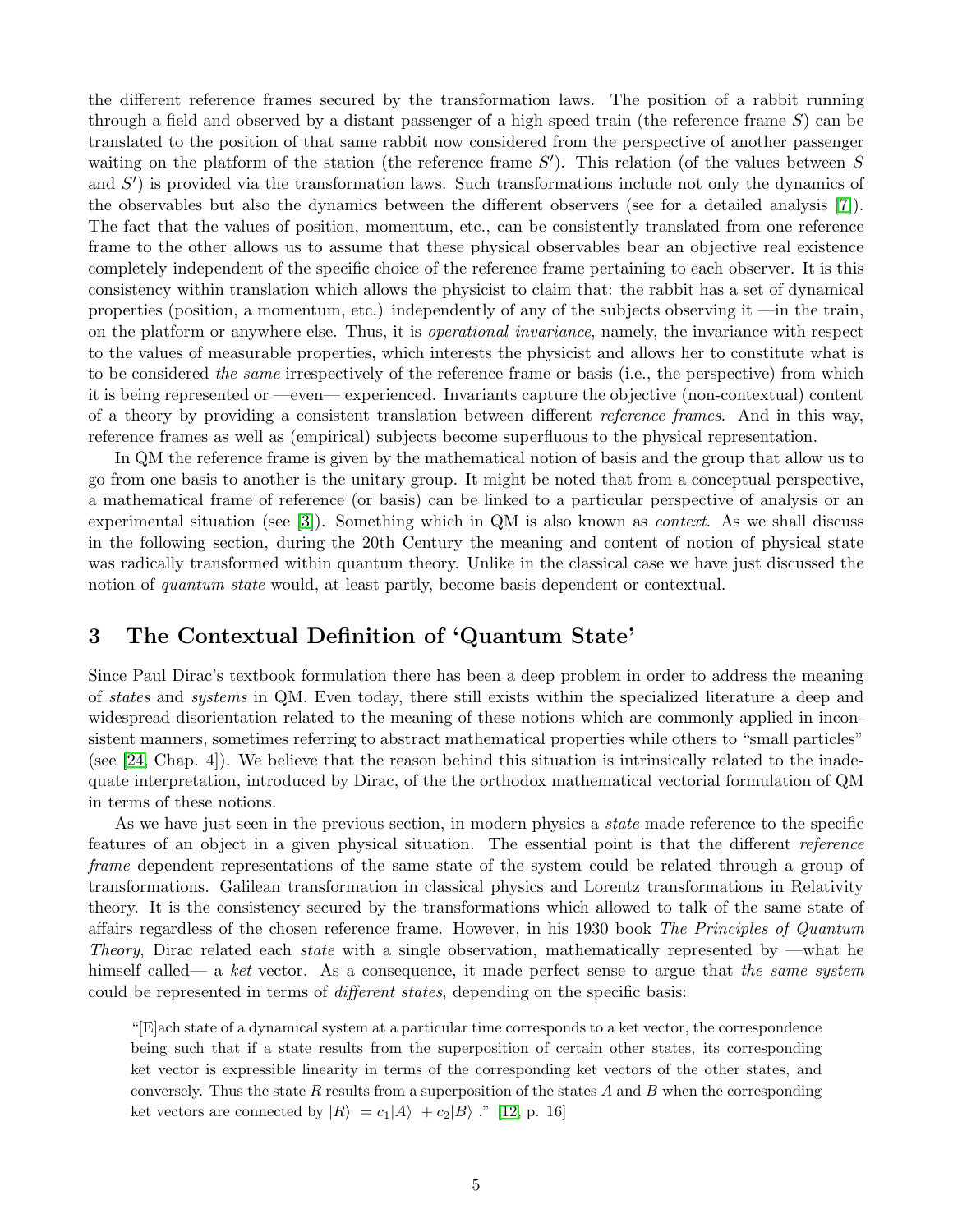As it becomes clear, depending on the chosen basis (or reference frame), the representation of the system was given in terms of different states. Bases did not make anymore reference to the same state of the object under study, but instead to different states. Each reference frame (or basis) made thus reference to a sub-set of possible states of the quantum system.

This radical transformation in the meaning of (quantum) state is related in the literature to the contextual nature of the theory of quanta, something that Niels Bohr would make even more explicit in his famous reply to the EPR paper [\[5\]](#page-10-4). Thus, the classical presupposition of physics according to which a system can only have a single state at a time was abandoned as a prejudice of the past. The quantum state, or superposition of states, was determined by the choice of the basis regardless of any invariant theoretical condition between the different basis. Dirac simply blamed his controversial definition of quantum states on QM itself and the limits it imposed on the very possibilities of representation. Of course, this was not considered by Dirac [\[12\]](#page-11-16) as an essential problem for he had already "remarked that the main object of physical science is not the provision of pictures, but the formulation of laws governing phenomena and the application of these laws to the discovery of phenomena. If a picture exists, so much the better; but whether a picture exists of not is a matter of only secondary importance." As he made the point, it is always "important to remember that science is concerned only with observable things".

What Dirac did not seem to recognize was that his interpretation implied a much deeper commitment, one which precluded the possibility for QM of an invariant operational discourse (section 2). The abstract invariance of unit vectors with respect to the trace seemed enough to Dirac to restore the reference to quantum systems. During the 1940s and 1950s Dirac's state-vectorial formulation was established in textbook QM through the essential introduction of the notion of *pure state*. A notion which made even more explicit the double reference, on the one hand, to the abstract trace-invariance of a unit vector, and on the other, to the non-invariant certain prediction of a single observable.[4](#page-5-0) Dirac's redefinition of the notion of state, and the subsequent introduction of the notion of *pure state* within the orthodox literature can be also understood as intrinsically related to the double role played by the notion of actuality within QM. Indeed, actuality has two different —not necessarily compatible— meanings and uses which have been systematically confused and scrambled. Firstly, there is an empiricist (or subjectivist) understanding of actuality relative to the hic et nunc experience of an individual agent. According to Bas van Fraassen [\[28,](#page-11-17) p. 197], one of today's most prominent empiricists: "the only believe involved in accepting a scientific theory is belief that it is empirically adequate: all that is *both* actual and observable finds a place in some model of the theory. So far as empirical adequacy is concerned, the theory would be just as good if there existed nothing at all that was either unobservable or not actual. Acceptance of the theory does not commit us to belief in the reality of either sort of thing." This first meaning of actuality can be resumed in the following manner:

Definition 3.1 (Empiricist Actuality) Actuality as making reference to the here and now empirical observations made by individual subjects (or agents).

Secondly, actuality is also —implicitly— understood in metaphysical terms as characterizing a mode of existence —completely independent of observations. In the XVII Century, within the Newtonian mechanical description of the world, any indetermination —related in the Aristotelian scheme to the potential realm of being— was erased from the physical representation of reality. Within classical mechanics, every physical system could be described exclusively by means of its actual properties. As remarked by Dennis Dieks:

<span id="page-5-0"></span><sup>4</sup>Today, the reference to states has become explicitly instrumental. As pointed out by Chris Timpson [\[27\]](#page-11-18), for many contemporary researchers, the quantum state does not represent "how things are in an external, objective world, it merely represents what information one has. Mermin (2001), Peierls (1991), Wheeler (1990) and Zeilinger (1999) have all endorsed this kind of view. Hartle (1968, p. 709) provides an excellent summary: 'The state is not an objective property of an individual system but is that information, obtained from a knowledge of how a system was prepared, which can be used for making predictions about future measurements'."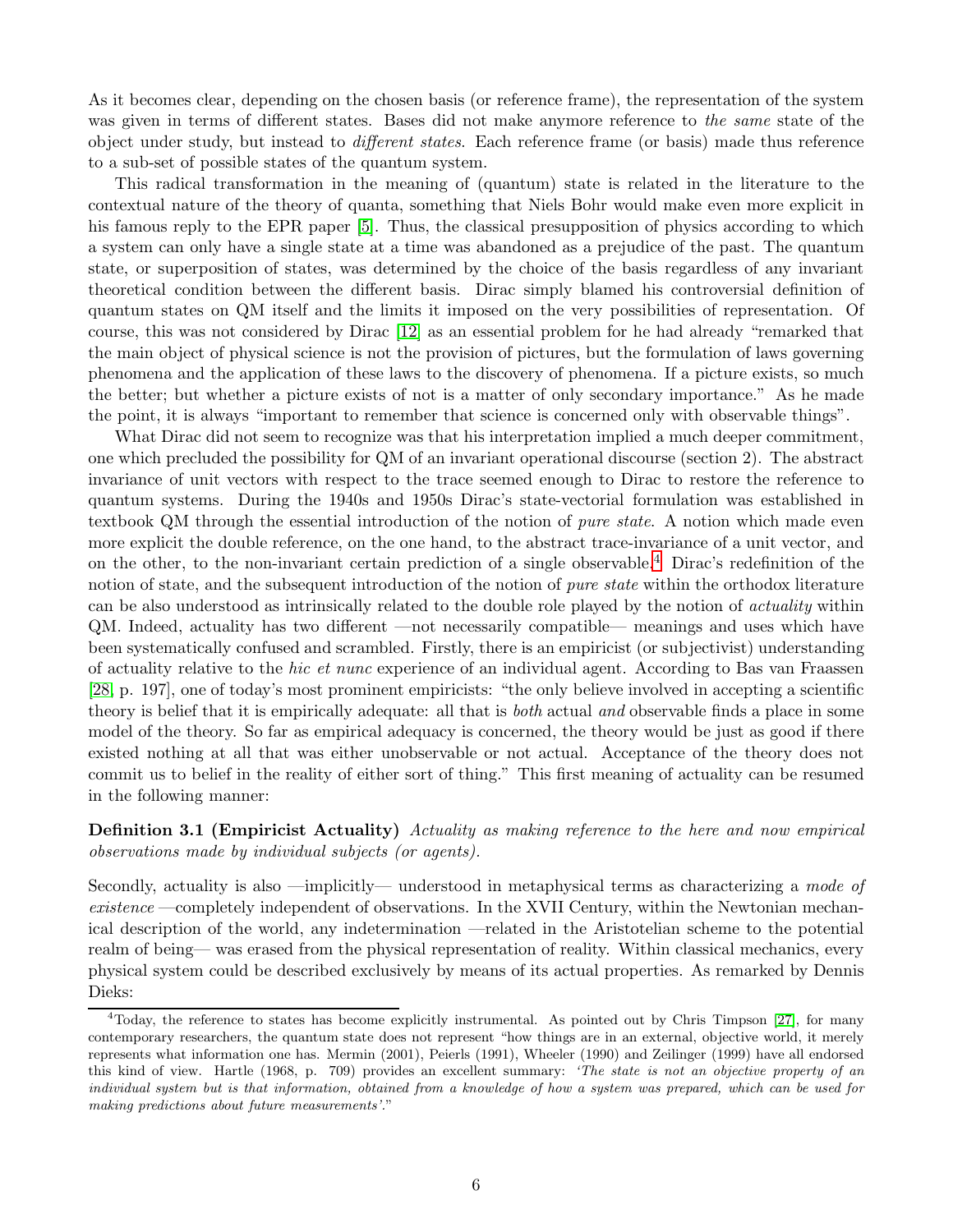"In classical physics the most fundamental description of a physical system (a point in phase space) reflects only the actual, and nothing that is merely possible. It is true that sometimes states involving probabilities occur in classical physics: think of the probability distributions in statistical mechanics. But the occurrence of possibilities in such cases merely reflects our ignorance about what is actual. The statistical states do not correspond to features of the actual system (unlike the case of the quantum mechanical superpositions), but quantify our lack of knowledge of those actual features." [\[11,](#page-11-19) p. 124]

This second understanding of actuality which can be defined without any reference whatsoever to ob-servability is of course purely formal and metaphysical. As discussed in detail in [\[8\]](#page-11-15), an Actual State of Affairs (ASA) can be defined as a closed system considered in terms of a set of actual (definite valued) properties which can be thought as a map from the set of properties to the  $\{0, 1\}$ . Specifically, an ASA is a function  $\Psi : \mathcal{G} \to \{0, 1\}$  from the set of properties to  $\{0, 1\}$  satisfying certain compatibility conditions. We say that the property  $P \in \mathcal{G}$  is true if  $\Psi(P) = 1$  and  $P \in \mathcal{G}$  is false if  $\Psi(P) = 0$ . The evolution of an ASA is formalized by the fact that the morphism f satisfies  $\Phi f = \Psi$ . Diagrammatically,



Then, given that  $\Phi(f(P)) = \Psi(P)$ , the truth of  $P \in \mathcal{G}_{t_1}$  is equivalent to the truth of  $f(P) \in \mathcal{G}_{t_2}$ . This formalization comprises the idea that the properties of a system remain existent through the evolution of the system. The model allows then to claim that the truth or falsity of a property is independent of particular observations. Or in other words, binary-valuations are a formal way to capture the classical actualist (metaphysical) representation of physics according to which the properties of objects preexist to their measurement.

Definition 3.2 (Metaphysical Actuality) Actuality as making reference to a mode of existence defined in terms of definite binary valuedness of properties which evolve according to the metaphysical representation —completely independently of subjects and their observations or measurements.

Maybe the best exposure of this scrambling can be found within the famous definition of *element of* physical reality presented in the famous 1935 paper by Einstein, Podolsky and Rosen [\[14\]](#page-11-6).

Element of Physical Reality: If, without in any way disturbing a system, we can predict with certainty (i.e., with probability equal to unity) the value of a physical quantity, then there exists an element of reality corresponding to that quantity.

As remarked by Diederik Aerts and Massimiliano Sassoli de Bianchi [\[2,](#page-10-5) p. 20]: "An element of reality is a state of prediction: a property of an entity that we know is actual, in the sense that, should we decide to observe it (i.e., to test its actuality), the outcome of the observation would be certainly successful." It is in this way that the relation between observation and reality is pasted together. Reality is not anymore defined in terms of a theoretical representation, but instead in terms of certain observability. The pasting is also exposed by the dualistic reference to both properties and observables in the context of QM. This shift marks the subtle transmutation form a metaphysical discourse to a subjectivist one. It is interesting to note that the notion of pure state in QM has an analogous role to the one played by actuality within the present widespread empirical-positivist understanding of physical theories. Just like the notion of actuality has a double reference, on the one hand to a metaphysical mode of existence (actual property) and on the other to empirical observation (actual observable), the notion of pure state scrambles a specific type of contextual measurement in which certainty is restored with a non-contextual purely abstract mathematical definition which lacks any clear operational content. As we shall see in the following section, this tension —threatening inconsistency— found within the definition(s) of 'pure state' is not only present at the conceptual level of analysis, it is also —maybe more importantly— also present within its formal definition itself.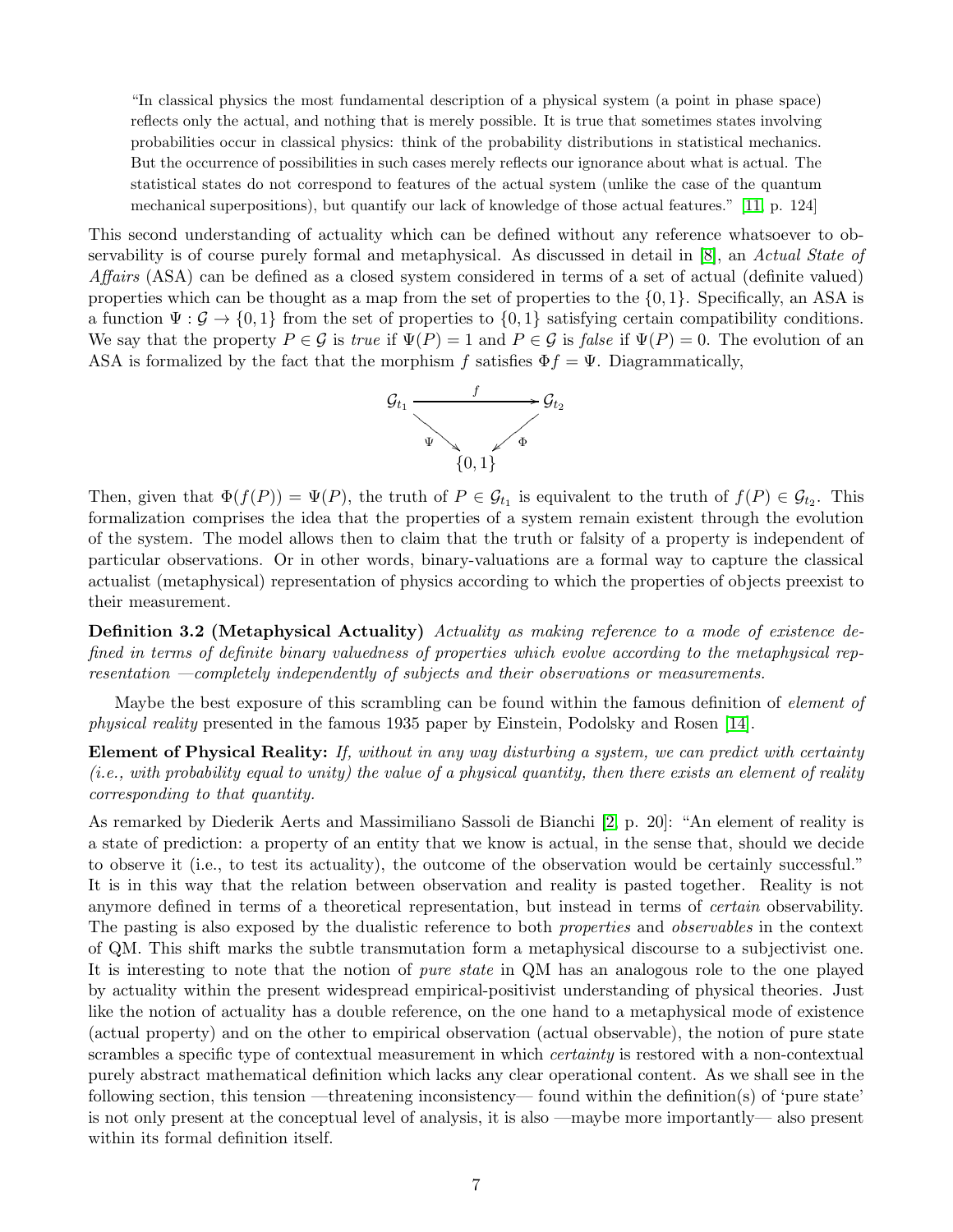# 4 The Inconsistent Definition(s) of 'Pure State'

An exposure of the tension found within the already mentioned incompatible reference to the notion of 'actuality' is also present in QM within the definition(s) of pure state. Let us take as an example the famous book by Michael Nielsen and Isaac Chuang, Quantum Computation and Quantum Information, where they introduce the notion of *pure state* in the following orthodox manner:

"A quantum system whose state  $|\Psi\rangle$  is known exactly is said to be in a pure state. In this case the density operator is simply  $\rho = |\Psi\rangle\langle\Psi|$ . Otherwise,  $\rho$  is in a mixed state; it is said to be a mixture of the different pure states in the ensemble for  $\rho$ . In the exercises you will be asked to demonstrate a simple criterion for determining whether a state is pure or mixed: a pure state satisfies  $\text{Tr}(\rho^2) = 1$ , while a mixed state satisfies  $\text{Tr}(\rho^2) < 1$ ." [\[21,](#page-11-20) p. 100]

The attentive reader might have already observed, there exists in this passage an inconsistent reference to two different definitions of purity. While in the first phrase there is an operational reference in terms of the "exact knowledge" of the state; in the last phrase, the reference is made to the trace-invariance of abstract vectors. The idea that these two definitions are somehow equivalent might be regarded as one of the fundamental widespread confusions present within the contemporary Standard understanding of QM. Let us analyze these two different definitions in some detail.

The operational (contextual) definition of pure state to which Nielsen and Chaung make reference in the first phrase rests on a specific type of measurement called *maximal test* —which we already mentioned in the introduction. A test is considered maximal in the case we obtain with *certainty* (probability  $= 1$ ) the observable in question: if we measure the state  $|\psi\rangle$  (in its correspondent basis) we are certain that we will obtain the measurement result related to this state. Consequently, we obtain "complete" or "exact knowledge" with respect to the future prediction of an outcome. This definition rests on the explicit reference to the preferred basis (or context) in which the vector in Dirac's notation can be written as a single term, namely, as  $|\psi\rangle$ . We say that the definition is 'contextual' because it is explicitly dependent on one particular basis —between the many possible ones. It is only when we arrange the experimental set up in this preferred basis that we will be able to predict a certain (probability  $= 1$ ) result (see [\[3,](#page-10-0) [15,](#page-11-1) [17,](#page-11-2) [26\]](#page-11-4)).  $\sum_i c_i |\Phi_i\rangle$ , and in such case, there will be no certain or complete knowledge of any observable (related to However, if we change the basis, the state  $|\psi\rangle$  will be written as a superposition of other different states,  $|\Phi_i\rangle$ ). We will not be certain of which outcome will be obtained. In other words, the *operational purity* of a quantum system (i.e., the certain knowledge of a future measurement) can be found in only one particular reference frame (or basis). Exactly the same actualist intuition appears in the case of density operators where the state  $\rho$  is pure only if there exists a basis in which the matrix can be diagonalized as:

$$
\rho_{pure} = \begin{pmatrix} 1 & 0 & \dots & 0 \\ 0 & 0 & & \\ \vdots & & \ddots & \\ 0 & 0 & \dots & 0 \end{pmatrix}
$$

This contextual definition has the purpose to secure the existence of one observable which will be *certain*, and consequently actual, if measured.

**Definition 4.1 (Operational Purity)** Given a quantum system in the state  $|\psi\rangle$ , there exists an experimental situation (or context) in which the test of it will yield with certainty (probability  $= 1$ ) its related outcome.

In short, as remarked in [\[4,](#page-10-2) p. 25]: "The pure states are those for which the outcome is certain, so that one of the [probabilities]  $p_i$  is equal to one." As we discussed in the previous sections, this definition is highly problematic for an understanding which respects the basic democratic standpoint of physics according to which a physical concept must be independent of the choice of a particular reference frame. But since the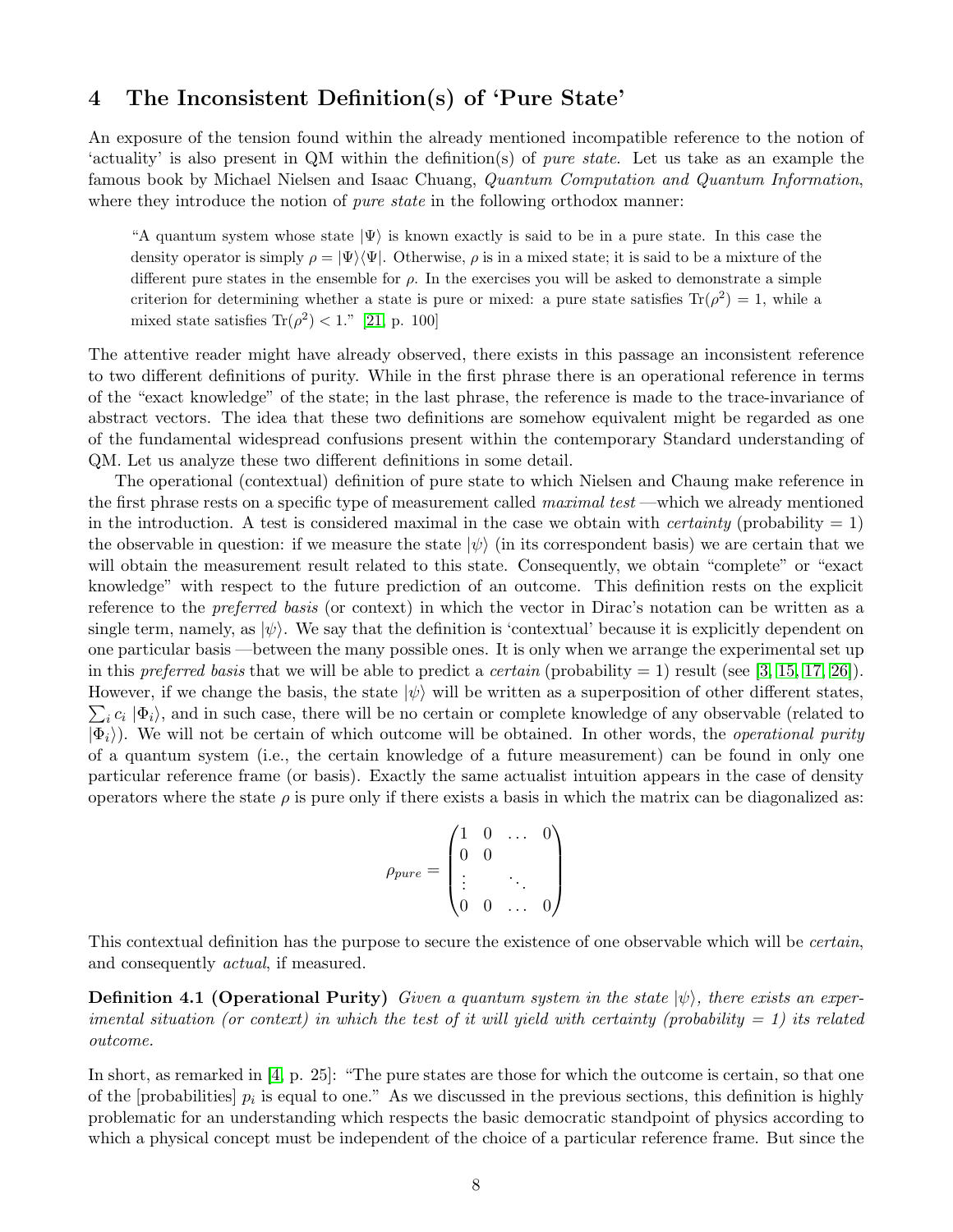above definition of operational purity makes explicit reference to a preferred basis, the concept appears as related to only one single reference frame. Or in other words, the operational content of purity (i.e., the certain prediction of a measurement) is evidently non-invariant in the most radical way. Not only its translation to a different reference frame is impossible, its very existence is restricted to only one preferred basis. If we were to apply these ideas in the classical case, a rabbit running through a field would have the property of having velocity (or position) only for an observer in the platform, but not for an observer in the train —or anywhere else. Each reference frame would describe a series of different (inconsistent) states of the rabbit. Thus, the very existence of the rabbit would become untenable. The fact there is no consistent translation of the notion of operational purity, not even in principle, becomes explicit through the derivation of a Corollary to the Kochen-Specker theorem in [\[7\]](#page-10-3) which shows that there does not exist a binary valuation for the dynamical properties that constitute a physical system. Indeed, we define as Value Invariance of Dynamical Properties that the set of dynamical properties that constitute a physical system must be invariant under transformations of frames or coordinates. We say that the context  $\mathcal A$ commutes with the context B if  $AB = BA$  for all  $A \in \mathcal{A}$  and  $B \in \mathcal{B}$ . In particular, if A is maximal and commutes with B, then  $\mathcal{B} \subseteq \mathcal{A}$  and any Local Valuation defined over  $\mathcal{A}$  is defined over  $\mathcal{B}$ . We have the following result,

**Theorem 4.2** Let v be a Local Binary Valuation defined over a maximal context A and let  $x \in \mathcal{H}$  be any vector. There exists a rotation of x where v is defined and there exists a rotation where v is not defined. In particular, binary valuations are not preserved under rotations.

*Proof:* see [\[7\]](#page-10-3).

The previous theorem implies that under a rotation in  $H$  the binary valuation is lost. Even though the vector  $x \in \mathcal{H}$  is fixed, the coordinate system is fundamental in order to valuate x. We must choose another valuation or else the value of  $x$  may not be defined. Consequently, we find the following Corollary to Kochen-Specker Theorem.

**Corollary 4.3** If the dimension of the Hilbert space  $H$  is greater that 2, then the Value Invariance of Dynamical Properties of a vector in H is precluded.

This Corollary makes explicit the fact that the operational definition of pure state can only make sense in a single basis, and consequently, cannot be regarded as an invariant concept.

On the contrary, mathematical physicists who care not so much about experimental testing of theories and are much more comfortable with abstract definitions apply to their reasonings a different definition of pure state —one which is reflected in the last part of the just mentioned passage by Nielsen and Chuang. This definition makes reference to a purely abstract mathematical feature of vectors, namely, that when considered as density operators their norm is 1, that is,  $\rho$  is a pure state if  $\text{Tr}(\rho^2) = 1$ , or equivalently<sup>[5](#page-8-0)</sup> when  $\rho = \rho^2$ . As remarked by Brian Hall in [\[16\]](#page-11-8): "There are several different ways of characterizing the pure states as a subset of the density matrices. First, it is not hard to see that a density matrix  $\rho$  is a pure state if and only if  $\text{Tr}(\rho^2) = 1$ . Second, the set of density matrices is a convex set, since if  $\rho_1$ and  $\rho_2$  are non-negative and have trace 1, then so is  $\lambda \rho_1 + (1 - \lambda) \rho_2$ , for  $0 < \lambda < 1$ . [The pure states are precisely the extreme points of this set. That is, a density matrix  $\rho$  is a pure state if and only if it cannot be expressed as  $\rho = \lambda \rho_1 + (1 - \lambda) \rho_2$  where  $\rho_1$  and  $\rho_2$  are distinct density matrices and  $\lambda$  belongs to  $(0, 1)$ ." (see [\[16,](#page-11-8) Def. 19.11]). The latter definition of pure state in terms of convex geometry leads to the development of several mathematical theories and applications to information theory, (see [\[4\]](#page-10-2) for a modern approach) as well as to philosophical debates about QM (e.g., [\[1\]](#page-10-6)).

The important point is that this abstract mathematical definition makes no reference whatsoever to any specific basis. It is completely independent of reference frames.

<span id="page-8-0"></span><sup>&</sup>lt;sup>5</sup>A density matrix can be diagonalized, thus giving a set of eigenvalues  $0 \leq \lambda_1 \leq \ldots \leq \lambda_n \leq 1$  with  $\sum_i \lambda_i = 1$ . If  $\text{Tr}(\rho^2) = 1$ , then  $\lambda_1 = \ldots = \lambda_{n-1} = 0$  and  $\lambda_n = 1$ . Hence,  $\text{rk}(\rho) = 1$  and then  $\rho = |v\rangle\langle v|$  and  $\rho = \rho^2$ . Conversely, if  $\rho = \rho^2$  it has eigenvalues 0 or 1, but from  $\sum_i \lambda_i = 1$  it follows  $\lambda_1 = \ldots = \lambda_{n-1} = 0$  and  $\lambda_n = 1$ . Hence,  $\text{Tr}(\rho^2) = 1$ .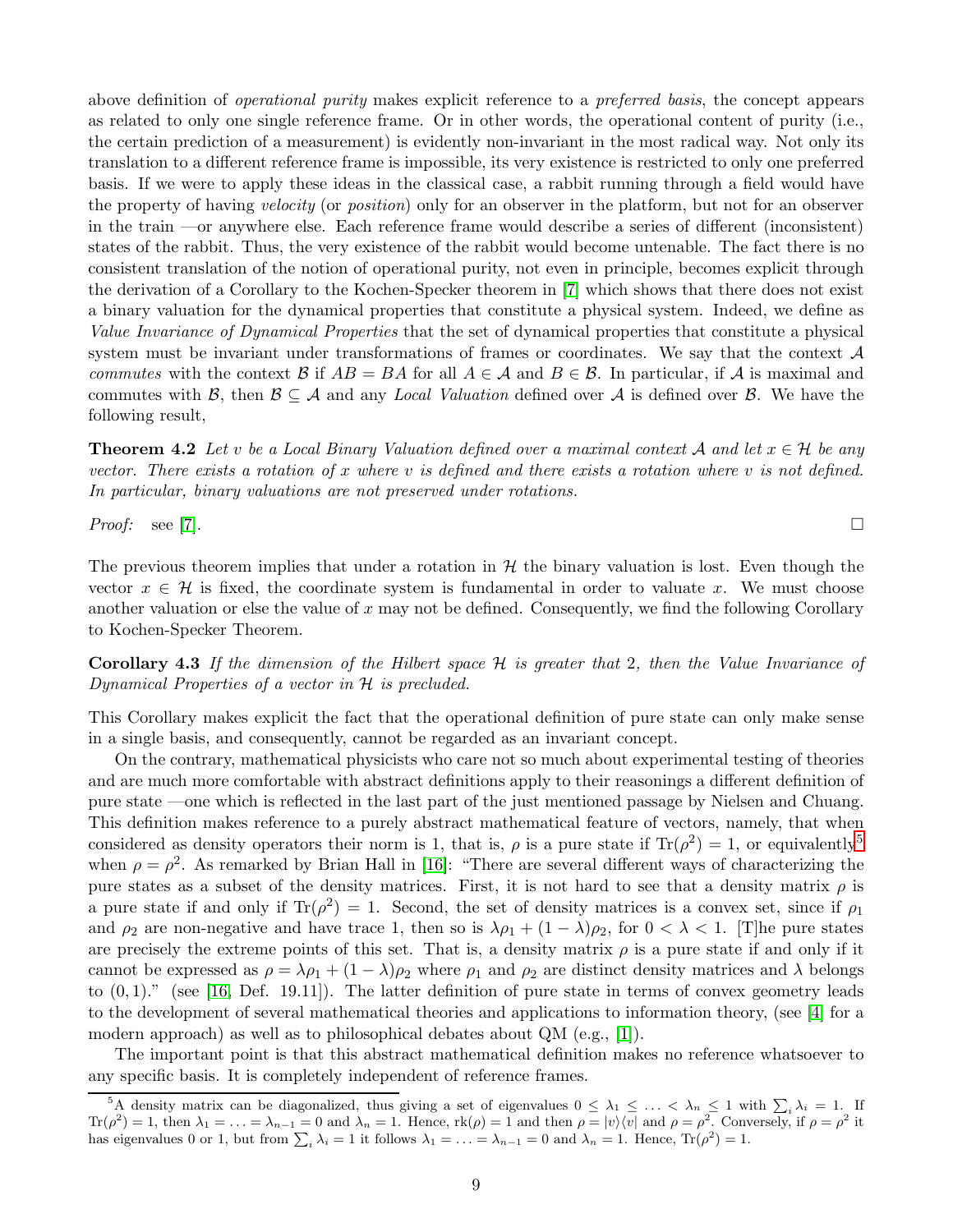**Definition 4.4 (Trace-Invariant Purity)** An abstract unit vector in Hilbert space  $\Psi$  with no reference to a specific basis which understood as a density operator  $\rho$  is a projector, namely, where  $Tr(\rho^2) = 1$  or  $\rho = \rho^2$ .

In this case, unlike operational purity, the notion of pure state is defined in terms of an invariant abstract property characterizing vectors —as well as families of matrices—, namely, the trace. As discussed in [\[8\]](#page-11-15), in purely abstract mathematical terms we can always talk about a vector without making reference to a basis. Thus, the abstract vector  $\Psi$  makes reference to the state  $|\psi\rangle$  but also to any rotation, as for example,  $\sum a_i |\varphi\rangle_i$ . Now, even though both can be considered as being the same pure state because they have the same trace, while the state  $|\psi\rangle$  will be certain if measured, the state  $\sum a_i |\varphi\rangle_i$  will be not. If certainty is regarded as a property characterizing the purity of a state,  $\sum a_i |\varphi\rangle_i$  cannot be considered as (operationally) pure. While both states will be trace-invariant pure they will not be operationally pure. Even more importantly, this second definition of pure state in terms of the trace (or rank) has no operational content whatsoever. This latter definition lacks what Einstein saw as a necessary constituent of a physical concept, namely, the possibility of discovering whether or not it is fulfilled in an actual case.

The difference between these two notions of purity become even more explicit once we recognize that there is no equivalence between them. Trace-invariant purity does not imply operational purity. This can be also seen from a mathematical point of view. The following theorem exposes the non-equivalence of these notions.

**Theorem 4.5** Let  $\rho$  be a density matrix. If  $\rho$  is operational pure, then  $\rho$  is trace-invariant pure. The converse does not hold.

*Proof:* While *operational purity* translates into " $\rho = \rho_{op}$ , where  $\rho_{op}$  is a matrix having a 1 at position (1, 1) and 0 elsewhere", trace-invariant purity is simply  $\text{Tr}(\rho^2) = 1$ . Clearly if  $\rho = \rho_{op}$ , we have  $\text{Tr}(\rho^2) = 1$ , but the converse does not hold. Indeed, if  $\text{Tr}(\rho^2) = 1$  then for any change of basis, the new matrix  $U\rho U^{\dagger}$  also satisfies  $\text{Tr}((U\rho U^{\dagger})^2) = 1$  (here, we see that the definition of trace invariant-purity is context-independent). However, among all bases, there exists only one basis formed by eigenvectors such that the new matrix is diagonal and equal to  $\rho_{op}$ . Hence, the definition of operational purity depends on a preferred basis. In particular, trace invariant purity does not imply operational purity.  $\Box$ 

In general terms we have that while *operational purity* implies *trace-invariant purity* the converse is not true:

 $Operational$  Purity  $\Rightarrow$  Trace-Invariant Purity  $Trace\text{-}Invariant \; Purity \;\; \Rightarrow \;\; Operational \; Purity$ 

This operational-metaphysical conundrum might have its root in a confusion present within the specialized literature between mathematical equivalence and physical equivalence. Indeed, as we discussed in section 2, that which is equivalent from a mathematical perspective of analysis is not a necessarily equivalent from a physical standpoint. As explicitly remarked by Einstein, a physical concept does not exist —for the physicist— until she has the possibility of discovering whether or not the concept is fulfilled in an actual case. But this is not necessarily provided by mathematical definitions which —due to their level of abstraction— may or may not make reference to specific experimental situations. In particular, because the trace does not relate to any basis the link with experience is clearly broken. In order to fix ideas, given a pure state written in the x-basis as a unit vector  $|\uparrow_x\rangle$ , we know that if we measure this state in the same x-basis we will obtain with certainty a result related with this state. The probability of observing a measurement related to the state  $|\uparrow_x\rangle$ , given we prepare the experimental set up in the x-basis, will be equal to unity. Of course, in this last statement it is the conditional which is of outmost importance 'given we prepare the experimental set up in the x-basis'. However, if we consider the same unit vector now

<span id="page-9-0"></span><sup>&</sup>lt;sup>6</sup>We distinguish here between the purely abstract vector  $\Psi$  and its specific representation in a basis  $|\psi\rangle$ . As shown in detail in [\[9,](#page-11-21) Sect. 4] this distinction becomes explicitly visualizable through the use of graph theory (see figures 1 and 6 of the mentioned reference).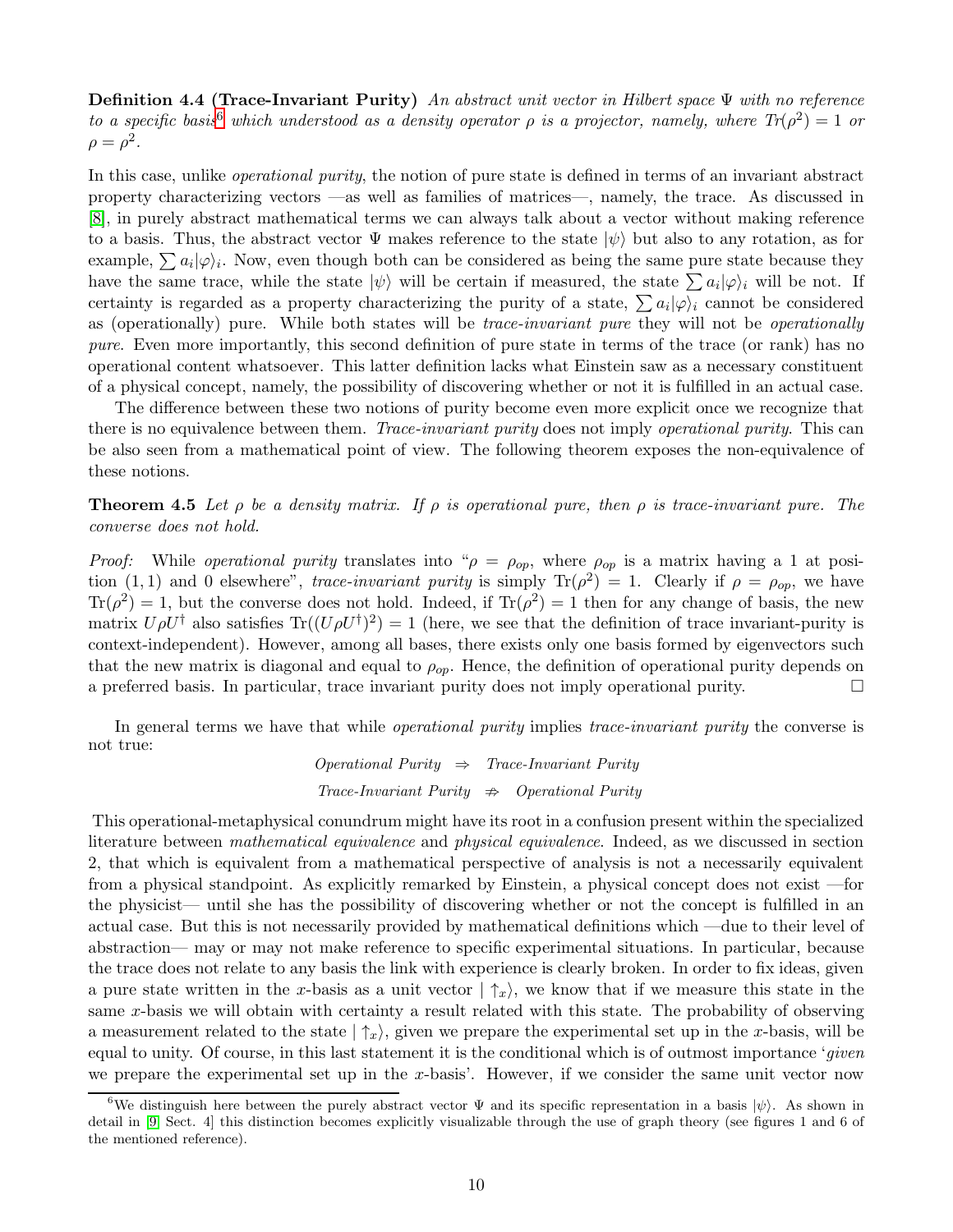measured in the z-basis, for which we represent our state as  $c_1 | \uparrow_z \rangle + c_2 | \downarrow_z \rangle$ , there will be no certainty with respect to the measurements that could be performed. While the state written in the z-basis is not *operationally pure*, both  $|\uparrow_x\rangle$  and  $c_1|\uparrow_z\rangle + c_2|\downarrow_z\rangle$  have the the same trace and consequently will be trace-invariantly pure. While from the trace perspective both states can be regarded as being the same, from the operational perspective of purity (or certainty) they cannot.

To conclude, the definitions of purity are not equivalent. The operational definition of purity has only meaning in terms of a preferred basis. Regardless of the difficulties to argue in favor of such basis dependent definition, the mathematical trace definition of pure state is independent of any basis but has no operational counterpart. Or in other words, it is mathematically invariant but not operationally invariant. Thus, the inconsistency becomes evident. Depending on the choice of the definition, the concept of purity is either invariant or non-invariant, operational or purely abstract. This situation is obviously problematic for any physical theory that would attempt to provide a consistent meaning to the concepts it talks about. Against the primacy of preferred basis and pure states over matrices the authors of this paper believe there is a way out of this conundrum by returning to the democratic principle of modern physics according to which all reference frames and states must be considered on equal footing. A first step in this direction has been already given in [\[8,](#page-11-15) [9\]](#page-11-21) where the definition of state presents an equivalence between all matrices independently of the choice of any basis or their rank. We leave this specific discussion for a future work.

## Acknowledgements

We want to thank the insightful suggestions of three anonymous referees which allowed us to make the main point of the text substantially more clear. This work was partially supported by the following grants: FWO project G.0405.08 and FWO-research community W0.030.06. CONICET RES. 4541-12, the Project UNAJ 80020170100058UJ and PIO-CONICET-UNAJ 15520150100008CO "Quantum Superpositions in Quantum Information Processing". The authors state that there is no conflict of interest.

## <span id="page-10-6"></span>References

- [1] Aerts, D. & Sassoli di Bianchi, M., 2014, "The extended Bloch representation of quantum mechanics and the hidden-measurement solution to the measurement problem", Annals of Physics, 351, 975-1025.
- <span id="page-10-5"></span><span id="page-10-0"></span>[2] Aerts, D. & Sassoli di Bianchi, M., 2017, "Do Spins Have Directions?", Soft Computing, 21, 1483-1504.
- <span id="page-10-2"></span>[3] Beltrametti, E.G. & Cassinelli, G., 1981, The Logic of Quantum Mechanics, Addison-Wesley, Massachusetts.
- <span id="page-10-4"></span>[4] Bengtsson I. & Zyczkowski, K., 2006, Geometry of Quantum States: An Introduction to Quantum Entanglement, Cambridge University Press, Cambridge.
- [5] Bohr, N., 1935, "Can Quantum Mechanical Description of Physical Reality be Considered Complete?", Physical Review, 48, 696-702.
- <span id="page-10-1"></span>[6] Cartwright, N., 1972, "A Dilemma for the Traditional Interpretation of Quantum Mixtures", Proceedings of the Biennial Meeting of the Philosophy of Science Association, Vol. 1972, pp. 251-258.
- <span id="page-10-3"></span>[7] de Ronde, C. & Massri, C., 2017, "Kochen-Specker Theorem, Physical Invariance and Quantum Individuality", Cadernos de História e Filosofia da Ciência, 2, 107-130.